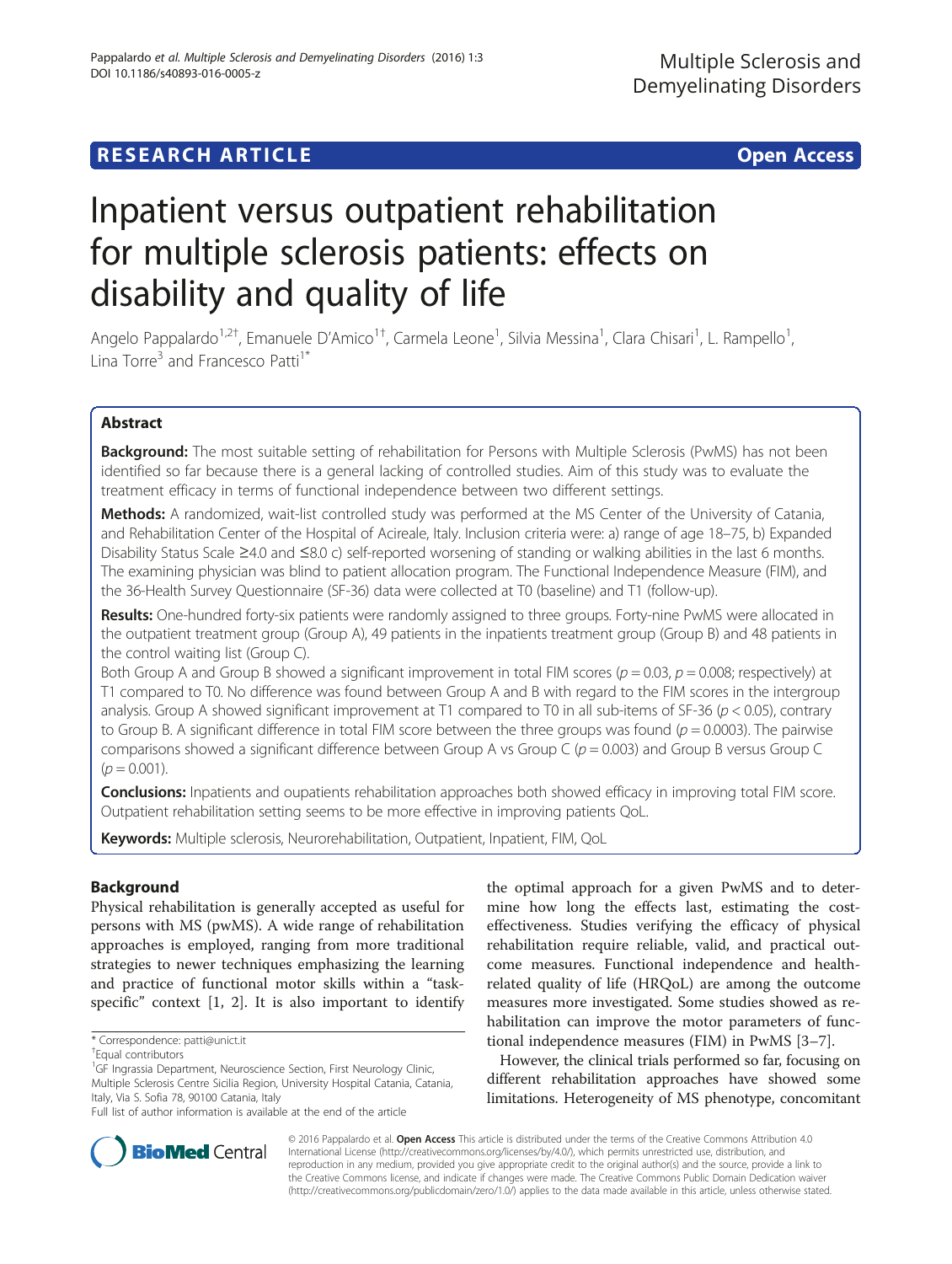treatments with either disease modifying or symptomatic drugs, quantitative and qualitative disparity of rehabilitation treatment, lacking of appropriate and sensitive outcome instruments are all limits in performing a rehabilitative clinical trials. All of these factors can strongly influence the setting, the development and the outcomes of a rehabilitation program in clinical practice.

To date, four possible options of rehabilitation's setting are described in clinical practice: home-based therapy, outpatient ambulatory therapy, inpatient hospital-based therapy and outpatient hospital-based therapy [[3](#page-5-0)–[5, 8](#page-5-0)–[20\]](#page-5-0).

However, guidelines addressing the clinicians to the rational allocation of PwMS in a specific rehabilitative program are lacking.

Aim of our study is to investigate the treatment efficacy in terms of FIM scores between inpatient and outpatient neurorehabilitation programs. Furthermore, we evaluated the effects of two different settings of rehabilitation on quality of life.

#### Methods

A randomized, wait-list controlled study was performed at the MS Center of the University of Catania, Italy and, at the Rehabilitation Center of the S. Marta & S. Venera Hospital in Acireale, Catania, Italy. The formal plan of the study was approved by the local Ethics Committee in September 2007. All enrolled PwMS signed a written informed consent.

A total of 260 pwMS, consecutively admitted to MS Center from 1st January to 30th June 2008, were screened for the inclusion and exclusion criteria. All the PwMS suffered by a clinically defined MS according to 2005 revisions to the McDonald diagnostic criteria [[21\]](#page-5-0). The required inclusion criteria were: a) range of age between 18–75, b) disability status assessed by Expanded Disability Status Scale (EDSS) [\[22](#page-5-0)] ≥4.0 and ≤8.0, c) self-reported worsening of standing or walking abilities for at least 6 months.

Exclusion criteria were: a) PwMS with a diagnosis of MS less than six months; b) history of recent  $\left( < \frac{3}{2} \right)$  months) disease relapse; c) recent (<6 months) admission to MSspecific hospital-based rehabilitation; d) presence of cognitive deficits (Mini Mental State Examination-MMSE <24) [[23](#page-5-0)]; presence of depressive symptoms (Beck Depression Inventory-BDI >11) [\[24](#page-5-0)]; e) severe heart or lung disease; drug or alcohol abuse; any other illness that could have excluded the participation in the study. PwMS were monitored along the study period for any neurological and other medical complications. Experiencing a relapse during the study period was considered criteria for dropping out.

Randomization was performed using a computer generated sequence at MS center in Catania. The

randomization was stratified according to gender, age, EDSS score. The treating physician in charge of the rehabilitation project invited the PwMS to participate in the study and explained the rehabilitative intervention.

The examining physician, blind to patient allocation program, assessed each PwMS at baseline (T0) and at last day of rehabilitation period (T1). Both T0 and T1 were performed at the MS Center of the University of Catania. Both in-and-outpatient, just discharged from the rehabilitation hospital, went to MS Center to perform T1-evaluation; soon after they returned home. In Group C, T1-evaluation was carried out 40 days after T0.

EDSS, FIM [[25\]](#page-6-0) and 36-Health Survey Questionnaire (SF-36) [[26\]](#page-6-0) were administered as outcome measures.

The PwMS were randomly assigned to three different groups: Group A, outpatients rehabilitation treatment, Group B, inpatients rehabilitation treatment and Group C, no rehabilitation treatment (PwMS in waiting list of rehabilitation treatment).

In Group A, rehabilitative treatment was performed once daily, six days per week, for five consecutive weeks. Overall, PwMs received 30 sessions of treatment. Every session lasted at least 60 min, as described elsewhere (4,12). PwMS reached the Rehabilitation Center by car or public transport.

In Group B rehabilitation treatment was performed twice-daily, for six days per week. The period of treatment was 35 days. Overall, PwMS received 60 sessions of treatment. Every session lasted at least 60 min. Rehabilitation treatment for both groups was performed at the Rehabilitation Center of the S. Marta & S. Venera Hospital in Acireale. Patients were not allowed to come back home on the day without rehabilitative treatment.

Group C included PwMS in a waiting list (between 4 and 6 months for being involved in an inpatient or an outpatient setting).

The rehabilitative team was composed by 13 rehabilitation therapists. All therapists were specialized in neurological rehabilitation and had 5 to 10 years of work experience.

The study ended in June 2009.

#### Rehabilitation program

The aim of rehabilitation program was to address motor, sensor, balance, strength, sphincter functions whether present; specific physiotherapy sessions, languages or swallowing or pelvic rehab were administered for at least 4 days a week; pelvic or speech one day a week; finally one day a week all patients were treated with a global therapy approach consisting of five sessions. The rehabilitative treatment was tailored to the specific individual needs and was planned on volitional tasks mainly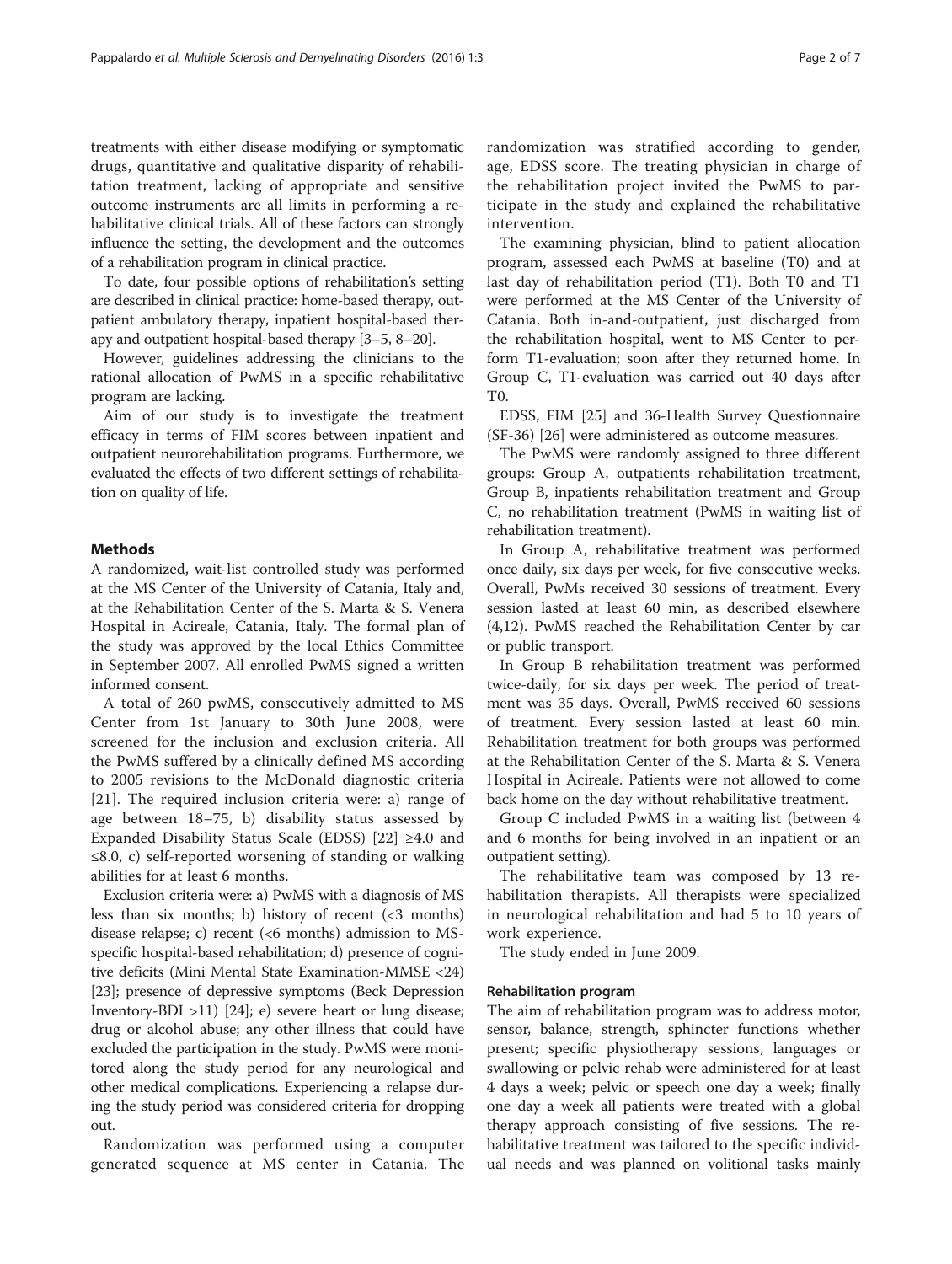focused on motor performances. We kept into account the assertion that potential changes are specific to a given task and not a general effect of any training [[27, 28\]](#page-6-0). PwMS were treated according to a protocol based on voluntary exercises for neuromuscular control, aimed to improve muscle strength of both upper and lower limbs, propioceptive sensibility, stability and coordination for balance. These exercises were mainly taskoriented and aimed to ameliorate the activities of daily living. More in details, we set up a protocol of treatment, which was identical in the two treated groups. In the first thirty minutes of each daily session, every PwMS was asked setting a table, screwing a cap on a bottle, sweeping a table, binding and untying some laces, and creating objects with clay. In the subsequent fifteen minutes, PwMS performed some non-task oriented exercises including: catching wooden cubes of different sizes, building geometric shapes with cubes and grabbing moving objects. In the last fifteen minutes of each session, all pwMS underwent a specific training of locomotion and exercises facilitating the elicitation of postural adjustments for static and dynamic balance. The examining physician avoided to discuss any issue related to the rehabilitative treatment setting.

#### Primary outcome

The primary outcome was to evaluate the difference in FIM score between T0 and T1 in groups A and B. To detect a 20 % difference between time-point, 146 PwMS entered this parallel-design study. The probability is 99 percent that the study will detect a treatment difference at a two-sided 0.05 significance level, if the true difference between treatments is 0.842 times the standard deviation.

#### Statistical analysis

PwMS was defined as a responder to rehabilitation treatment if she/he showed a 20 % improvement in T1 total FIM score compared to T0.

Quantitative variables were described using mean and standard deviation, categorical variable were described by proportions. To assess the change in total FIM score, Motor FIM subitems score, Cognitive FIM subitems score between groups, we calculated the delta value by subtracting T0 pre-treatment score from T1 score.

Data were analyzed using STATA 10.0 software packages. A  $p$  value < 0.05 was considered as statistically significant. The difference between means and the difference between proportions was evaluated by the t-test and the Fisher exact test respectively. In case of not a normal distribution appropriate non-parametric tests were performed. ANOVA with a Bonferroni correction for multiple comparison was performed to assess the differences between groups. Mann–Whitney was performed to assess the difference between time-points.

#### Results

Out of the 260 screened PwMS, 114 were not enrolled, because 59 did not satisfy inclusion criteria, 40 refused to participate and 15 lived far away from the rehabilitation center (a long distance to the Rehabilitation Center was arbitrarily considered a disadvantage to be enrolled in the study). Thus, 146 PwMS were included and randomized using a computer generated sequence.

Forty-nine were allocated in the Rehabilitation Outpatients Treatment (Group A); 49 in the Rehabilitation Inpatient Treatment (Group B) and 48 in Control Waiting List (Group C). Baseline demographic and clinical characteristics of the 146 enrolled PwMS are summarized in Table 1. There were not significant differences among the three groups for all variables. All randomized PwMS completed the study and were analyzed. No drop-outs were observed for any of the three groups of the study.

Total FIM score improved in 22.6 % of patient in group A and 14.6 % in group B ( $p = 0.5$ ). Motor FIM subitems improved in 32 % of patients in group A and 21.4 % in group B ( $p = 0.4$ ) while cognitive FIM subitems showed no improvement in group A and an improvement in 3.5 % of patients in group B.

#### Intragroup analysis

We found a significant difference in term of total FIM score between T0 and T1 in Group A  $(91 \pm 9.9 \text{ vs } 98.6$  $\pm$  15.2,  $p = 0.03$ ), in Group B (89.4  $\pm$  20 vs 98.3  $\pm$  17.3,  $p = 0.008$ ) and Motor FIM subitems score in Group A  $(59 \pm 9.4 \text{ vs } 66 \pm 13.4, p = 0.02)$  (Table [2\)](#page-3-0). In Group C, was found no significant variation between T0 and T1in terms of total FIM scores and its subitems.

Variations of SF-36 domains are presented in Table [3](#page-3-0). Significant differences were observed at T1 compared to

Table 1 Randomized patients' clinical and demographic characteristics

|                                         | Group A                        | Group B                     | Group C                     | $\mathcal{D}$           |
|-----------------------------------------|--------------------------------|-----------------------------|-----------------------------|-------------------------|
| Number-N. of pts                        | 49                             | 49                          | 48                          |                         |
| N. Male (%)                             | 18 (37)                        | 17(35)                      | 18(37)                      | No significant<br>$-ns$ |
| N. Women (%)                            | 31(63)                         | 32 (65)                     | 30(62)                      | ns                      |
| Age, mean $\pm$ sd<br>(min-max)         | $48.0 \pm 10.0$<br>$(25 - 60)$ | $46.0 + 9.0$<br>$(32 - 74)$ | $45.0 + 5.0$<br>$(30 - 57)$ | ns                      |
| Employed patients<br>N. (%)             | 13 (26)                        | 8 (16)                      | 14 (29)                     |                         |
| Disease course                          |                                |                             |                             |                         |
| Secondary-Progressive 31 (63)<br>N. (%) |                                | 32(65)                      | 30(62)                      | ns                      |
| Primary-Progressive<br>N. (%)           | 18 (37)                        | 17(35)                      | 18 (37)                     | ns                      |
| Mean + sd FDSS                          | $6.5 + 1.0$                    | $6.5 + 1.1$                 | $6.4 + 0.6$                 | ns                      |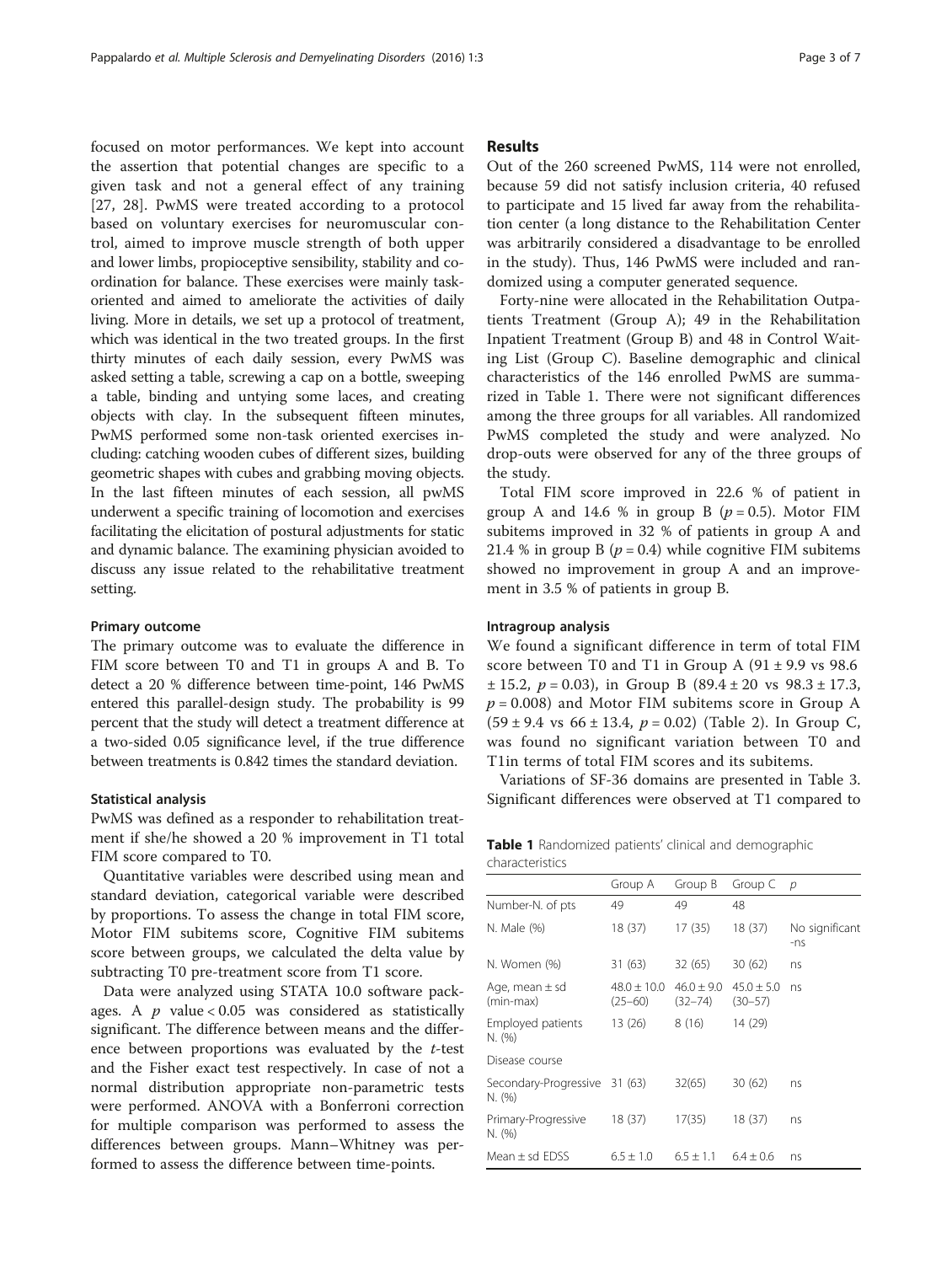|                          | Group A        |               |      |                | Group B       |       |                | Group C       |    |  |
|--------------------------|----------------|---------------|------|----------------|---------------|-------|----------------|---------------|----|--|
| Variables                | T0<br>$m + sd$ | $m + sd$      | n    | TO<br>$m + sd$ | $m + sd$      | D     | TO<br>$m + sd$ | $m \pm sd$    |    |  |
| <b>Total FIM</b>         | $91 \pm 9.9$   | $98.6 + 15.2$ | 0.03 | $89.4 \pm 20$  | $98.3 + 17.3$ | 0.008 | $89.5 + 15.9$  | $89.3 + 15.9$ | ns |  |
| Motor subtotal score     | $59 + 9.4$     | $66 + 13.4$   | 0.02 | $59 + 18.5$    | $67 + 16.1$   | 0.09  | $58 + 12.8$    | $58 + 12.9$   | ns |  |
| Cognitive subtotal score | $32 \pm 2.8$   | $32 \pm 2.4$  | ns   | $31 \pm 3.8$   | $32 + 34$     | ns    | $31.5 + 4.5$   | $31 + 4.5$    | ns |  |

<span id="page-3-0"></span>Table 2 Comparison of FIM total score; motor and cognitive sub-items between T0 and T1 in three groups

Mann–Whitney test was performed between T0 and T1

T0 only in Group A. In particular, the most significant change was found in physical role functioning  $(31.8 \pm$ 34.8 vs  $55 \pm 42.9$ ,  $p < 0.0001$ ), vitality  $(46.7 \pm 16.8 \text{ vs }$ 58.4 ± 15.1,  $p < 0.0001$ ), social role functioning (56.6 ± 22.1 vs  $76.7 \pm 18.7$ ,  $p < 0.0001$ ) and mental health  $(54.4 \pm 1.0001)$ 18.5 vs  $64.8 \pm 17.3$ ,  $p < 0.0001$ ).

#### Intergroup analysis

Delta values of total FIM score, motor FIM subitems score and cognitive FIM subitems score were compared between the three groups (group A, group B, group C). A significant difference in total FIM score between the three groups was found ( $p = 0.0003$ ). When the pairwise comparisons were investigated, we found a significant difference between Group A vs Group C ( $p = 0.003$ ) and Group B versus Group C ( $p = 0.001$ ). Motor FIM subitems score was significantly different between groups  $(p = 0.0001)$ . The pairwise comparison showed a significant difference between Group A versus Group C ( $p$  < 0.001) and in Group B versus Group C  $(p < 0.001)$ . No significant differences in cognitive FIM subitems scores were observed between the three groups (see Table [4\)](#page-4-0).

#### Discussion

The results of this randomized study showed significant and clinically meaningful changes in term of impact on the functional independence inpatient and outpatient rehabilitation in comparison with no intervention. In

particular, the subcategories of motor FIM demonstrated higher improvement compared to the other subcategories, showing as PwMS can gain benefits in their daily-living activities as well as in their mobility. The improvement of motor FIM was found in 32 and 21.4 % of patients respectively in Group A and B. These percentages, although not high, were obtained as we defined a patient as responder to rehabilitation whether he/she showed a 20 % improvement in T1 compared to T0. We choose a low cut-off in order to more spot the potential of neurorehabilitation in PwMS.

The efficacy of rehabilitation in PwMS was just described elsewhere [[3, 4, 8](#page-5-0)–[20](#page-5-0), [29](#page-6-0)–[34\]](#page-6-0).

A Cochrane review including 260 patients showed strong evidence for exercise therapy compared to no exercise therapy in terms of muscle power function, exercise tolerance functions and mobility-related activities [[30\]](#page-6-0). A recent systematic review including 54 studies, found strong evidence that exercise performed two times per week increases aerobic capacity and muscular strength, whereas the evidence was not consistent regarding the effects of exercise training on mobility, fatigue, and health-related quality of life [\[29](#page-6-0)].

Over the past 20 years, numerous studies have been published that for the design, number of enrolled patients, outcome measures, rehabilitative strategy and setting; that is studies performed in inpatient, outpatient and home-based rehabilitation. Inpatient setting was

Table 3 SF-36 domains. Comparison among the three groups at T0 and T1

|                            | Group A                |                  |            | Group B                |                              |    | Group C                |                  |    |
|----------------------------|------------------------|------------------|------------|------------------------|------------------------------|----|------------------------|------------------|----|
| Domains                    | Baseline<br>$m \pm sd$ | T,<br>$m \pm sd$ | D          | Baseline<br>$m \pm sd$ | T <sub>1</sub><br>$m \pm sd$ | D  | Baseline<br>$m \pm sd$ | T.<br>$m \pm sd$ | р  |
| Physical function          | $31.2 \pm 20.7$        | $37.8 \pm 28$    | p < 0.05   | $25.8 \pm 19.1$        | $26.6 \pm 20.2$              | ns | $23.5 \pm 15.5$        | $24.4 \pm 17.7$  | ns |
| Physical role functioning  | $31.8 \pm 34.8$        | $55 \pm 42.9$    | p < 0.0001 | $30 \pm 22$            | $31.4 \pm 18.5$              | ns | $31.2 \pm 37$          | $28.4 \pm 35.3$  | ns |
| Bodily pain                | $52.7 \pm 25.8$        | $67.2 \pm 23.8$  | p < 0.001  | $62.9 \pm 28.2$        | $67.5 \pm 26.9$              | ns | $64.4 \pm 28.6$        | $63.1 \pm 28.4$  | ns |
| General health perceptions | $48.8 \pm 19.6$        | $52.5 \pm 19.2$  | p < 0.001  | $44.6 \pm 17.8$        | $49.5 \pm 20.5$              | ns | $51 \pm 20.2$          | $50.2 \pm 19.5$  | ns |
| Vitality                   | $46.7 \pm 16.8$        | $58.4 \pm 15.1$  | p < 0.0001 | $41.2 \pm 16.7$        | $43 \pm 18.8$                | ns | $48.5 \pm 20.1$        | $46.2 \pm 18.3$  | ns |
| Social role functioning    | $56.6 \pm 22.1$        | $76.7 \pm 18.7$  | p < 0.0001 | $62.9 \pm 22.8$        | $64 \pm 26.2$                | ns | $60.8 \pm 25.8$        | $59 \pm 25$      | ns |
| Emotional role functioning | $60.8 \pm 39.6$        | $73.1 \pm 34.6$  | p < 0.05   | $48.8 \pm 41.1$        | $49.6 \pm 38.3$              | ns | $45.3 \pm 43.6$        | $44.3 \pm 43.5$  | ns |
| Mental health              | $54.4 \pm 18.5$        | $64.8 \pm 17.3$  | p < 0.0001 | $62 \pm 25.5$          | $67 \pm 23.5$                | ns | $59 \pm 26.1$          | $56.9 \pm 24.9$  | ns |

p < 0.05 - Wilcoxon signed rank for Group A versus both Group B and Group C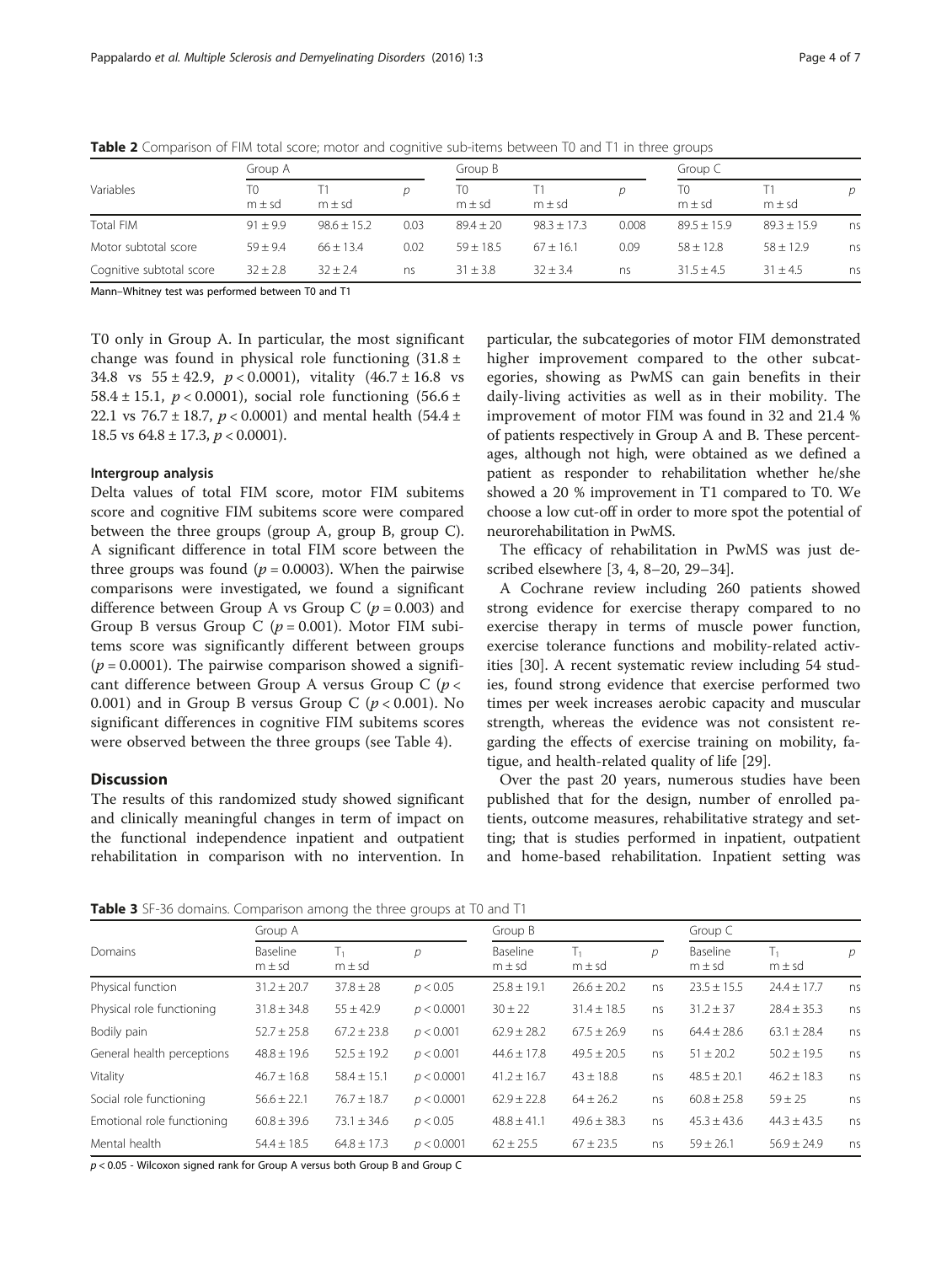<span id="page-4-0"></span>Table 4 Delta value between three groups

| Variables                |             | Group A Group B Group C |                                      |            |
|--------------------------|-------------|-------------------------|--------------------------------------|------------|
| <b>Total FIM</b>         | $8 + 12$    |                         | $8.9 \pm 9.7$ $-0.2 \pm 0.6$ 0.0003* |            |
| Motor subtotal score     | $8 + 9.5$   | $8 \pm 9.2$             | $0 \pm 0.7$                          | $0.0001**$ |
| Cognitive subtotal score | $0 \pm 3.1$ | $0.7 \pm 1.3$           | $\bigcirc$                           | 0.3053     |

\*Bonferroni Correction: Group A vs Group C  $p = 0.003$ ; Group B vs Group C

 $p = 0.001$ ; Group A vs Group B ns

\*\*Bonferroni Correction: Group A vs Group C  $p < 0.001$ ; Group B vs Group C p < 0.001; Group A vs Group B ns

associated with a significant improvement in functional impairment [\[15](#page-5-0)], disability [\[10](#page-5-0), [32\]](#page-6-0), functional independence [\[3](#page-5-0)] and HRQoL [\[3](#page-5-0), [10](#page-5-0), [32](#page-6-0)]. Trials conducted in outpatient setting demonstrated effectiveness of rehabilitation in improvement of muscular strength (9), walking capacity [[34](#page-6-0)], functional independence [[4\]](#page-5-0), HRQol [[9, 11](#page-5-0), [12,](#page-5-0) [34](#page-6-0)]. Home-based rehabilitation showed significant improvement in HRQoL [[13, 16\]](#page-5-0), balance [[17](#page-5-0), [19](#page-5-0)], leg extensor power [\[14\]](#page-5-0), gait parameters [[20\]](#page-5-0), fatigue [[10](#page-5-0)].

Very recently, an exercise-based patient education program conducted at home or at outpatient set, demonstrated improvements in PwMS' mobility, gait ability, endurance, fatigue, and health-related quality of life after completing the 12-week intervention [\[31](#page-6-0)].

As exposed in the introduction, we searched to address an unresolved question in MS clinical practice: what is the most suitable setting for PwMS? This issue is becoming crucial, considering that the majority of MS patients required rehabilitation treatment [[35\]](#page-6-0) and that leads to increasing health costs [[36\]](#page-6-0). To the best of our knowledge, only few studies were designed considering a comparison between two different settings of rehabilitation (outpatient versus inpatient). Francabandera et al. [[8\]](#page-5-0) reported that inpatient rehabilitation resulted in small but significant improvements in ambulatory status and level of independence in self-care as compared with outpatient treatment. But that study enrolled PwMS with a more severe disability (EDSS score 6.0 – 9.0) than ours and the outpatient group received physical and occupational therapy not only i a clinic but also at home; therefore a comparison with our work is difficult to perform.

In a more recent randomized study [[5\]](#page-5-0), both in-and –outpatient PwMS showed statistically significant improvement in FIM total score and in the FIM motor domains compared to controls; whereby the rehabilitation programme for PwMS determined important reduction in disability with a large treatment effect sizes for a number of FIM domains. In that study, unlike ours, the authors also enrolled PwMS affected by the Relapsing-Remitting phenotype; beside, they did not separately provide the data of the two setting of rehabilitation, as the objectives of that study were different from those of our study.

Traditionally, rehabilitation has been targeted at maintaining and preserving patient's personal and social activities. The findings of our study, as well as those of others studies, advice us that the goals of neurorehabilitation should be renewed, targeting to the improvement of the residual capacities and so, enhancing the functional independence. To this aim, we believe that active rehabilitation, based on voluntary task-oriented exercises, could determine beneficial effects in terms of functional independence. In agreement with this assertion, Bonzano et al. demonstrated that rehabilitation treatment based on voluntary movements may contribute to preserve the white matter integrity in the corpus callosum and corticospinal tracts and to maintain the coordination ability; such benefits were not observed in control group [\[27](#page-6-0)]. These findings confirms the hypothesis that the sensorimotor deficits observed in PwMS over the disease course could be mainly due to the progression of white matter damage and that neurorehabilitation may attenuate this neurodegenerative process [[37, 38](#page-6-0)].

In our study, just Group A showed a significant improvement social and psychological parameters in SF-36. In Group B, we found a slight but not statistically significant improvement in all domains of SF-36. Some years ago, other authors were reached to the same finding; inpatient treated group improved in functional impairment but not in HRQoL [[15](#page-5-0)]. Therefore, the lack of efficacy on HRQoL in Group B might be related to the hospitalization, which could have determined a greater psychological stressful effect and we sought to screen that in the future. To the outpatients were offered the possibility to came back home after every treatment session, and therefore, they could continue their jobs and their social activities. That support the evidence of the most meaningful benefit in QoL domain social role functioning for these PwMS.

These findings may draw the conclusion that a different setting for rehabilitation treatment should be chosen taking into account many personal needs and desires of each patient. A physician dealing with a rehabilitative treatment should bear in mind the emotional aspects in PwMS to come back home at the end of each daily session. A recent study showed that PwMS had less functional improvement than other populations using the inpatient rehabilitation setting and the higher rates of depression was found within the MS population [\[39](#page-6-0)]. This finding must be an important consideration for rehabilitation service needs in PwMS.

The willingness and the economic possibilities of the patients to get the rehabilitative center every day have to be considered as well their wishes of improvement.

However, which is the real impact of the hospitalization on the previous habitual activities of the patient's daily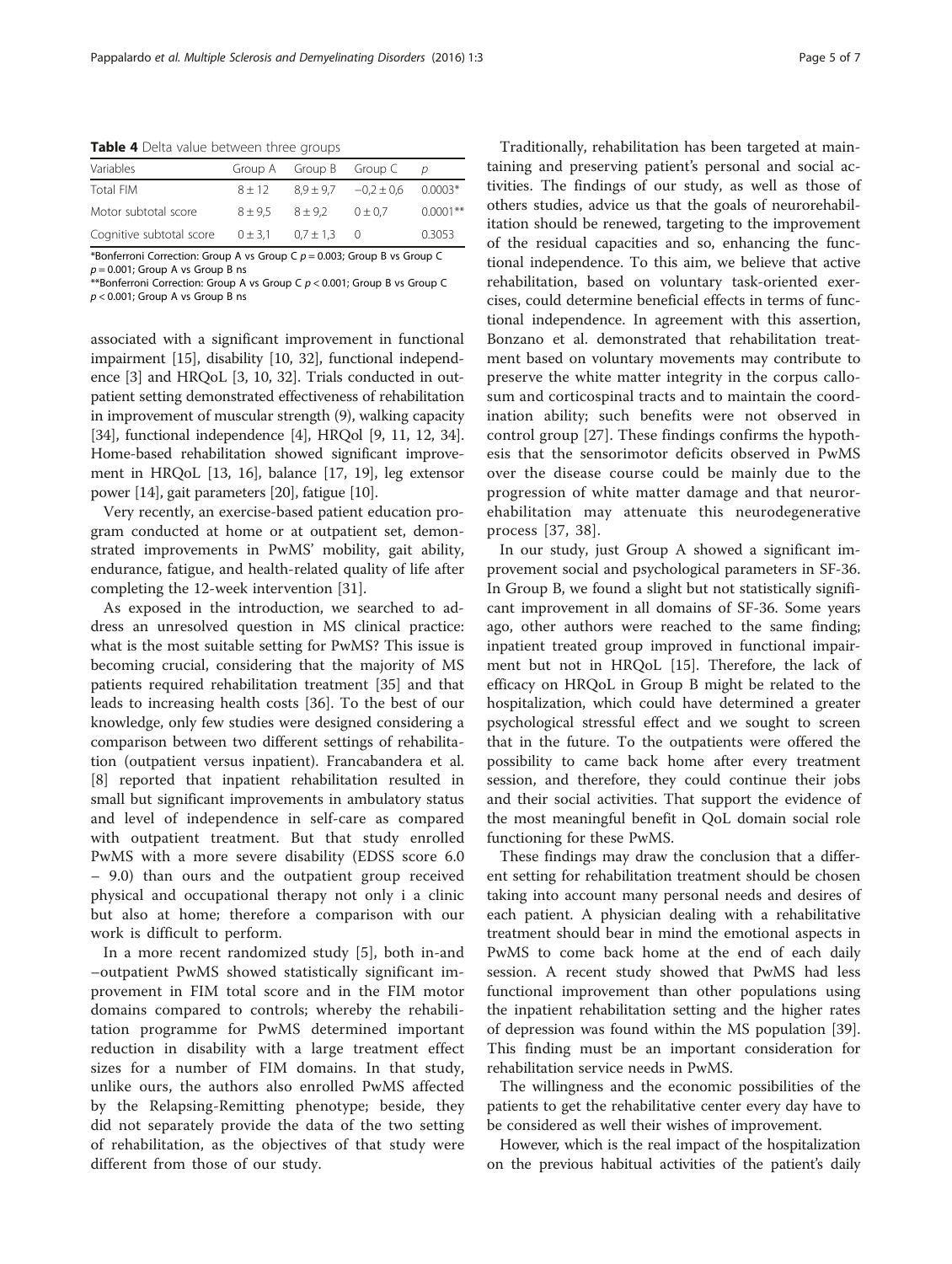<span id="page-5-0"></span>life? How could the hospitalization impact patient's social and psychological profile?

Nowadays it is very important the economic costs and relative cost-effectiveness of the different rehabilitative settings [\[36](#page-6-0)]. There is no doubt that outpatient rehabilitation is less expensive than the inpatient rehabilitation program, independently from the comparable effectiveness. At the same time, outpatient rehabilitation seems to be more burdensome for patients in terms of economic resources and familiar commitment (travel cost, caregiver time management, etc.).

We are aware about the limitations of our study. A percentage of about 45 % of PWMS were nor enrolled and only patients with an EDSS ≥4.0 and ≤8.0 were recruited. That cannot generalize our results to a global MS population. However, the three groups had comparable baseline characteristics and adequate cognitive performing that allowed to reduce a major source of bias. Moreover, we did not perform follow-up assessment, but we aimed to set another study to ride over these limitations and to evaluate the eventual carry-on effects of both rehabilitation settings.

Despite the above limitations, we found that both rehabilitative treatment settings, inpatient and outpatient, are equally effective in diminishing the disability in PwMs. Interestingly, only the outpatient treatment was found to be effective in improving the HRQoL.

#### Conclusions

In conclusion, we believe that outpatient setting is usually well accepted by PwMS with minimal impact on patients habitual familiar and social life. However it should be underlined that inpatient setting could be more suitable for both patients with a more severe disability that have difficulties in terms of reaching the rehabilitative center and for those preferring to be treated without involvement of relatives or caregivers. More studies needed.

#### Competing interests

Dr. Patti has served on the scientific advisory board for Teva, Biogen-Idec, Bayer-Schering, Novartis and has received honoraria as a speaker for Teva, Biogen, Merck-Serono, Bayer-Schering, Genzyme/Sanofi, Novartis. Dr. D'Amico, Dr. Messina, Dr. Pappalardo, Dr. Rampello, Lina Torre have nothing to disclose.

#### Authors' contributions

AP carried out the study, participated in drafting the manuscript. ED carried out the study, participated in drafting the manuscript. SM carried out the study, participated in drafting the manuscript participated in the sequence alignment. CL carried out the study, participated in drafting the manuscript. CC carried out the study, participated in drafting the manuscript. LT carried out the study. FP carried out the study, participated in drafting the manuscript, giving the final approval. All authors read and approved the final manuscript.

#### Acknowledgments

The authors would like to thank for the precious collaboration the physiatrist Laura Longo and Giuseppe Sicuso and the physioterapists Barchitta Rocco, Scuderi Letizia, La Spina Concetta, Buzzone Concetta, Corallo Serena, De Carlo Davide, Vinci Ornella, D'Urso Patrizia, Blanco Mario, Cuddè Agrippina, Casablanca Paolo, Pennisi Stefania, Pennisi Angela, Alfio Nicolosi, Biagio Papotto, Mario Vincenzino.

#### Author details

<sup>1</sup>GF Ingrassia Department, Neuroscience Section, First Neurology Clinic, Multiple Sclerosis Centre Sicilia Region, University Hospital Catania, Catania, Italy, Via S. Sofia 78, 90100 Catania, Italy. <sup>2</sup>Department of Rehabilitation, S. Marta & S.Venera Hospital, ASP Catania, Acireale, Catania, Italy. <sup>3</sup>Rehabilitation Unit, Opera Diocesana Assistenza, Catania, Italy.

#### Received: 24 June 2015 Accepted: 17 February 2016 Published online: 01 April 2016

#### References

- 1. Beer S, Khan F, Kesselring J. Rehabilitation interventions in multiple sclerosis: an overview. J Neurol. 2012;259:1994–2008.
- 2. Morgen K, Kadom N, Sawaki L, et al. Training-dependent plasticity in patients with multiple sclerosis. Brain. 2004;127:2506–17.
- 3. Solari A, Filippini G, Gasco P, et al. Physical rehabilitation has a positive effect on disability in multiple sclerosis patients. Neurology. 1999;52(1):57–62.
- 4. Patti F, Ciancio MR, Cacopardo M, et al. Effects of a short outpatient rehabilitation treatment on disability of multiple sclerosis patients–a randomised controlled trial. J Neurol. 2003;250(7):861–6.
- 5. Khan F, Pallant JF, Brand C, et al. Effectiveness of rehabilitation intervention in persons with multiple sclerosis: a randomised controlled trial. J Neurol Neurosurg Psychiatry. 2008;79(11):1230–5.
- 6. Schwartz I, Sajin A, Moreh E, et al. Robot-assisted gait training in multiple sclerosis patients: a randomized trial. Mult Scler. 2012;18(6):881–90.
- 7. Khan F, Pallant JF, Zhang N, et al. Clinical practice improvement approach in multiple sclerosis rehabilitation: a pilot study. Int J Rehabil Res. 2010;33(3):238–47.
- 8. Francabandera FL, Holland NJ, Wiesel-Levison P, et al. Multiple Sclerosis Rehabilitation: Inpatient vs. Outpatient Rehabil Nurs. 1988;13:251–3.
- 9. Petajan JH, Gappmaier E, White AT, et al. Impact of aerobic training on fitness and quality of life in multiple sclerosis. Ann Neurol. 1996;39(4):432–41.
- 10. Freeman JA, Langdon DW, Hobart JC, et al. The impact of inpatient rehabilitation on progressive multiple sclerosis. Ann Neurol. 1997;42(2):236–44.
- 11. Di Fabio RP, Choi T, Soderberg J, et al. Health-related quality of life for patients with progressive multiple sclerosis: influence of rehabilitation. Phys Ther. 1997;77(12):1704–16.
- 12. Patti F, Ciancio MR, Reggio E, et al. The impact of outpatient rehabilitation on quality of life in multiple sclerosis. J Neurol. 2002;249(8):1027–33.
- 13. Pozzilli C, Brunetti M, Amicosante AM, et al. Home based management in multiple sclerosis: results of a randomised controlled trial. J Neurol Neurosurg Psychiatry. 2002;73(3):250–5.
- 14. DeBolt LS, McCubbin JA. The effects of home-based resistance exercise on balance, power, and mobility in adults with multiple sclerosis. Arch Phys Med Rehabil. 2004;85(2):290–7.
- 15. Romberg A, Virtanen A, Ruutiainen J, et al. Long-term exercise improves functional impairment but not quality of life in multiple sclerosis. J Neurol. 2005;252(7):839–45.
- 16. McCullagh R, Fitzgerald AP, Murphy RP, et al. Long-term benefits of exercising on quality of life and fatigue in multiple sclerosis patients with mild disability: a pilot study. Clin Rehabil. 2008;22(3):206–14.
- 17. Finkelstein J, Lapshin O, Castro H, et al. Home-based physical telerehabilitation in patients with multiple sclerosis: a pilot study. Rehabil Res Dev. 2008;45(9):1361–73.
- 18. Vikman T, Fielding P, Lindmark B, et al. Effects of inpatient rehabilitation in multiple sclerosis patients with moderate disability. Adv Physiother. 2008; 10(2):58–65.
- 19. Prosperini L, Fortuna D, Giannì C, et al. Home-based balance training using the Wii balance board: a randomized, crossover pilot study in multiple sclerosis. Neurorehabil Neural Repair. 2013;27(6):516–25.
- 20. Conklyn D, Stough D, Novak EA, et al. Home-based walking program using rhythmic auditory stimulation improves gait performance in patients with multiple sclerosis: a pilot study. Neurorehabil Neural Repair. 2010;24(9):835–42.
- 21. Polmann CH, Reingold SC, Edan G, et al. Diagnostic criteria for multiple sclerosis: 2005 revisions to the "McDonald Criteria". Ann Neurol. 2005;58(6):840–6.
- 22. Kurtzke JF. Rating neurologic impairment in multiple sclerosis: an expanded disability status scale (EDSS). Neurology. 1983;33(11):1444–52.
- 23. Beatty WW, Goodkin DE. Screening for cognitive impairment in multiple sclerosis. An evaluation of the Mini-Mental State Examination. Arch Neurol. 1990;47:297–301.
- 24. Sullivan MJ, Weinshenker B, Mikail S, et al. Screening for major depression in the early stages of multiple sclerosis. Can J Neurol Sci. 1995;22:228–31.